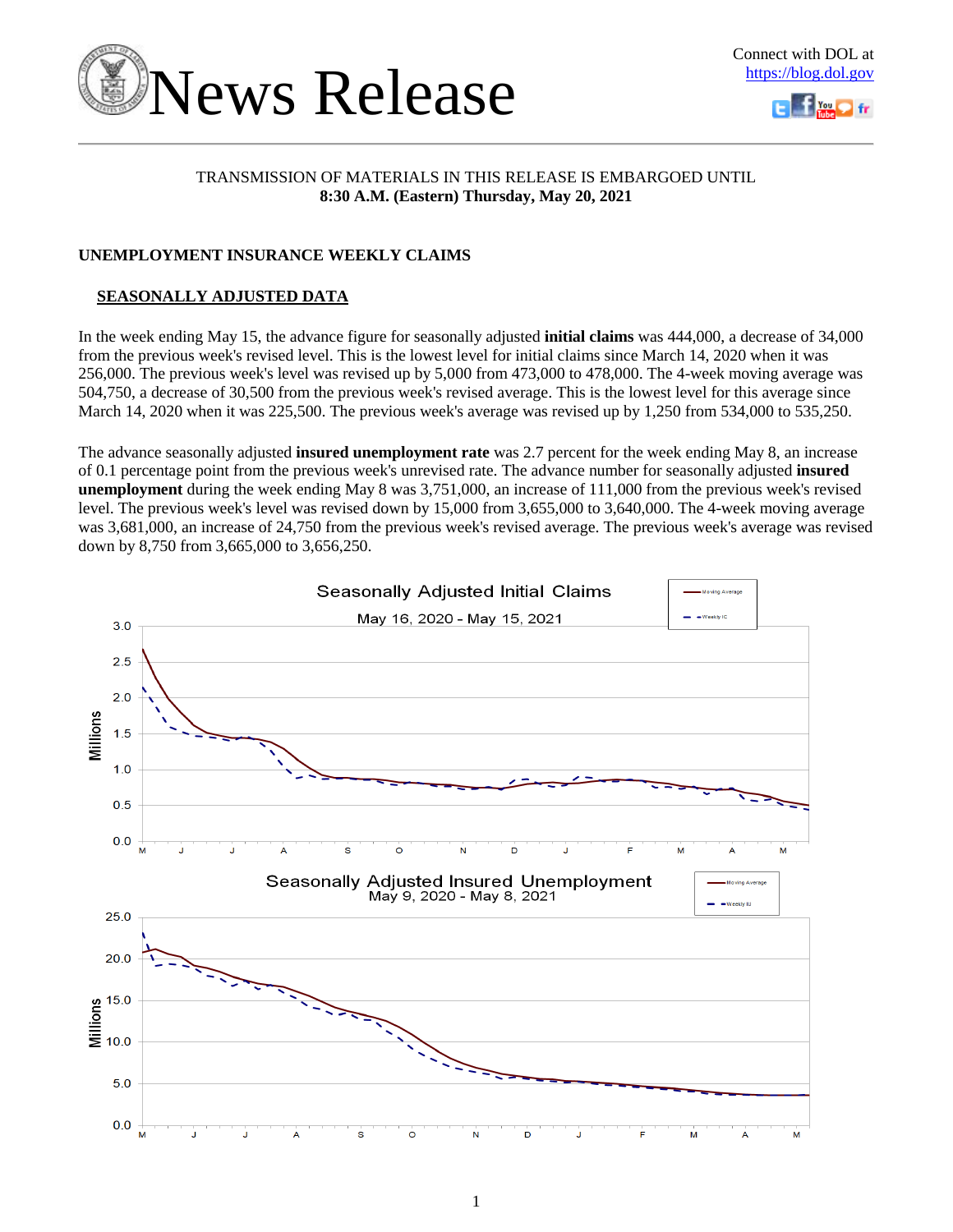### **UNADJUSTED DATA**

The advance number of actual initial claims under state programs, unadjusted, totaled 454,634 in the week ending May 15, a decrease of 37,395 (or -7.6 percent) from the previous week. The seasonal factors had expected a decrease of 3,414 (or -0.7 percent) from the previous week. There were 2,163,595 initial claims in the comparable week in 2020. In addition, for the week ending May 15, 53 states reported 95,086 initial claims for Pandemic Unemployment Assistance.

The advance unadjusted insured unemployment rate was 2.6 percent during the week ending May 8, a decrease of 0.1 percentage point from the prior week. The advance unadjusted level of insured unemployment in state programs totaled 3,684,082, a decrease of 10,323 (or -0.3 percent) from the preceding week. The seasonal factors had expected a decrease of 121,208 (or -3.3 percent) from the previous week. A year earlier the rate was 15.8 percent and the volume was 23,037,998.



The total number of continued weeks claimed for benefits in all programs for the week ending May 1 was 15,975,448, a decrease of 886,568 from the previous week. There were 20,974,625 weekly claims filed for benefits in all programs in the comparable week in 2020.

During the week ending May 1, Extended Benefits were available in the following 15 states: Alaska, California, Colorado, Connecticut, District of Columbia, Illinois, Massachusetts, Nevada, New Jersey, New Mexico, New York, Pennsylvania, Rhode Island, Texas, and the Virgin Islands .

Initial claims for UI benefits filed by former Federal civilian employees totaled 931 in the week ending May 8, an increase of 4 from the prior week. There were 609 initial claims filed by newly discharged veterans, an increase of 83 from the preceding week.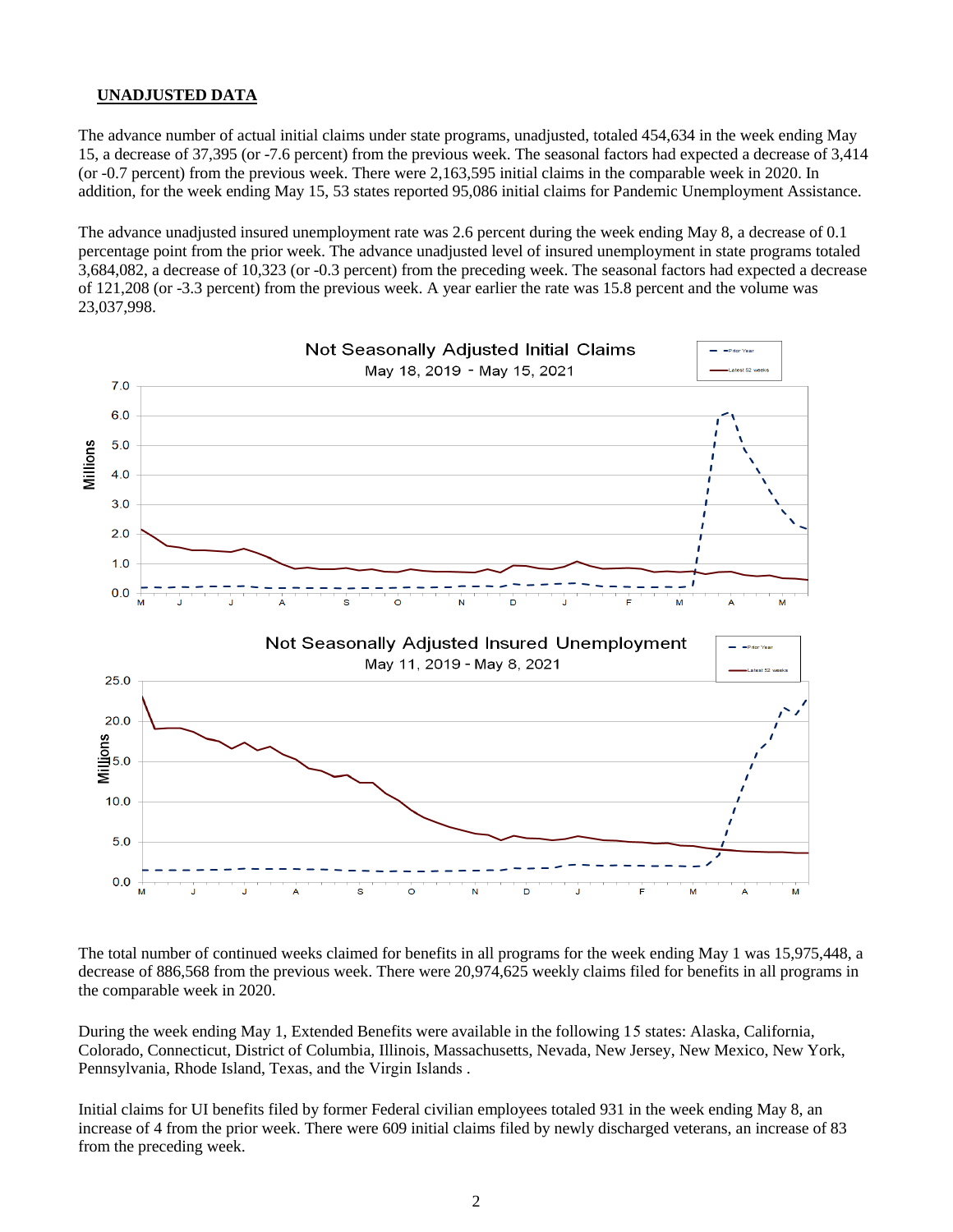There were 13,785 continued weeks claimed filed by former Federal civilian employees the week ending May 1, a decrease of 759 from the previous week. Newly discharged veterans claiming benefits totaled 7,321, an increase of 34 from the prior week.

During the week ending May 1, 51 states reported 6,605,416 continued weekly claims for Pandemic Unemployment Assistance benefits and 51 states reported 5,141,311 continued claims for Pandemic Emergency Unemployment Compensation benefits.

The highest insured unemployment rates in the week ending May 1 were in Nevada (6.1), Connecticut (4.6), Puerto Rico (4.6), Alaska (4.3), Rhode Island (4.3), Vermont (4.3), New York (4.1), Pennsylvania (4.0), the Virgin Islands (4.0), and Illinois (3.9).

The largest increases in initial claims for the week ending May 8 were in Georgia (+7,404), Washington (+6,111), Illinois (+3,221), Pennsylvania (+2,156), and Ohio (+1,371), while the largest decreases were in Michigan (-13,990), New York (-8,106), Vermont (-5,835), Nevada (-2,835), and Florida (-2,210).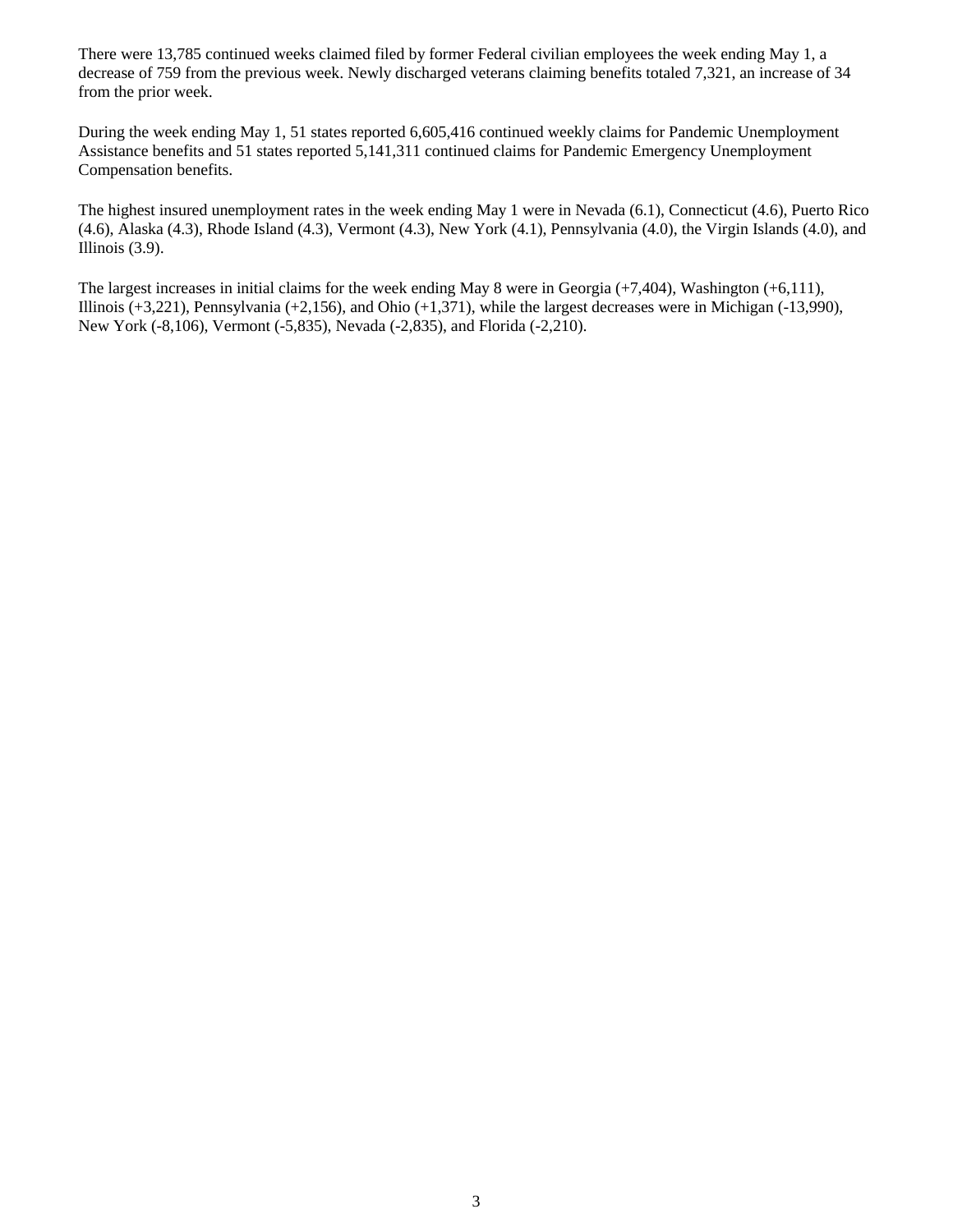### UNEMPLOYMENT INSURANCE DATA FOR REGULAR STATE PROGRAMS

| May 15    | May 8     | <b>Change</b> | May 1     | Prior Year <sup>1</sup> |
|-----------|-----------|---------------|-----------|-------------------------|
| 444,000   | 478,000   | $-34,000$     | 507,000   | 2,149,000               |
| 454.634   | 492,029   | $-37.395$     | 513,722   | 2,163,595               |
| 504,750   | 535,250   | $-30.500$     | 562,250   | 2,674,750               |
| May 8     | May 1     | <b>Change</b> | April 24  | Prior Year <sup>1</sup> |
| 3,751,000 | 3,640,000 | $+111,000$    | 3,680,000 | 23,128,000              |
| 3,684,082 | 3,694,405 | $-10,323$     | 3,776,257 | 23,037,998              |
| 3,681,000 | 3,656,250 | $+24,750$     | 3,673,250 | 20,817,750              |
| 2.7%      | 2.6%      | $+0.1$        | 2.6%      | 15.9%                   |
| 2.6%      | 2.7%      | $-0.1$        | 2.7%      | 15.8%                   |
|           |           |               |           |                         |

### INITIAL CLAIMS FILED IN FEDERAL PROGRAMS (UNADJUSTED)

| <b>WEEK ENDING</b><br>Pandemic Unemployment | <b>May 15</b> | May 8   | <b>Change</b> | May 1                   |
|---------------------------------------------|---------------|---------|---------------|-------------------------|
| Assistance                                  | 95,086        | 103,678 | $-8.592$      | 101,807                 |
| <b>WEEK ENDING</b>                          | May 8         | May 1   | <b>Change</b> | Prior Year <sup>1</sup> |
| Federal Employees (UCFE)                    | 931           | 927     | $+4$          | 1,723                   |
| Newly Discharged Veterans (UCX)             | 609           | 526     | $+83$         | 1,076                   |

### CONTINUED WEEKS CLAIMED FILED FOR UI BENEFITS IN ALL PROGRAMS (UNADJUSTED)

| <b>WEEK ENDING</b>                            | May 1      | April 24   | <b>Change</b> | Prior Year <sup>1</sup> |
|-----------------------------------------------|------------|------------|---------------|-------------------------|
| <b>Regular State</b>                          | 3,668,831  | 3,747,476  | $-78,645$     | 20,798,651              |
| <b>Federal Employees</b>                      | 13,785     | 14.544     | $-759$        | 15,396                  |
| Newly Discharged Veterans                     | 7.321      | 7.287      | $+34$         | 10,908                  |
| Pandemic Unemployment Assistance <sup>3</sup> | 6,605,416  | 7,284,088  | $-678,672$    | <b>NA</b>               |
| Pandemic Emergency UC <sup>4</sup>            | 5,141,311  | 5,291,528  | $-150,217$    | <b>NA</b>               |
| Extended Benefits <sup>5</sup>                | 456,805    | 433,209    | $+23,596$     | 426                     |
| State Additional Benefits <sup>6</sup>        | 1,753      | 1,665      | $+88$         | 5,803                   |
| $STC / Workshare$ <sup>7</sup>                | 80.226     | 82.219     | $-1.993$      | 143,441                 |
| TOTAL <sup>8</sup>                            | 15,975,448 | 16,862,016 | $-886,568$    | 20,974,625              |
|                                               |            |            |               |                         |

### FOOTNOTES

SA - Seasonally Adjusted Data, NSA - Not Seasonally Adjusted Data Continued weeks claimed represent all weeks of benefits claimed during the week being reported, and do not represent weeks claimed by unique individuals.

- 1. Prior year is comparable to most recent data.
- 2. Most recent week used covered employment of 139,248,565 as denominator.
- 3. Information on the Pandemic Unemployment Assistance (PUA) program can be found in UIPL 16-20: PUA Program [information](https://wdr.doleta.gov/directives/corr_doc.cfm?DOCN=4628)
- 4. Information on the Pandemic Emergency Unemployment Compensation (PEUC) program can be found in Unemployment Insurance Program Letter (UIPL) 17-20: [PEUC Program information](https://wdr.doleta.gov/directives/corr_doc.cfm?DOCN=8452)
- 5. Information on the EB program can be found here: **EB Program information**
- 6. Some states maintain additional benefit programs for those claimants who exhaust regular benefits, and when applicable, extended benefits. Information on states that participate, and the extent of benefits paid, can be found starting on page 4-4 of this link: [Extensions and Special Programs PDF](https://oui.doleta.gov/unemploy/pdf/uilawcompar/2020/special.pdf#page=4)
- 7. Information on STC/Worksharing can be found starting on page 4-8 of the following link: [Extensions and Special Programs](https://oui.doleta.gov/unemploy/pdf/uilawcompar/2019/special.pdf#page=8)  [PDF](https://oui.doleta.gov/unemploy/pdf/uilawcompar/2019/special.pdf#page=8)
- 8. Totals include PUA Unemployment for the appropriate corresponding week.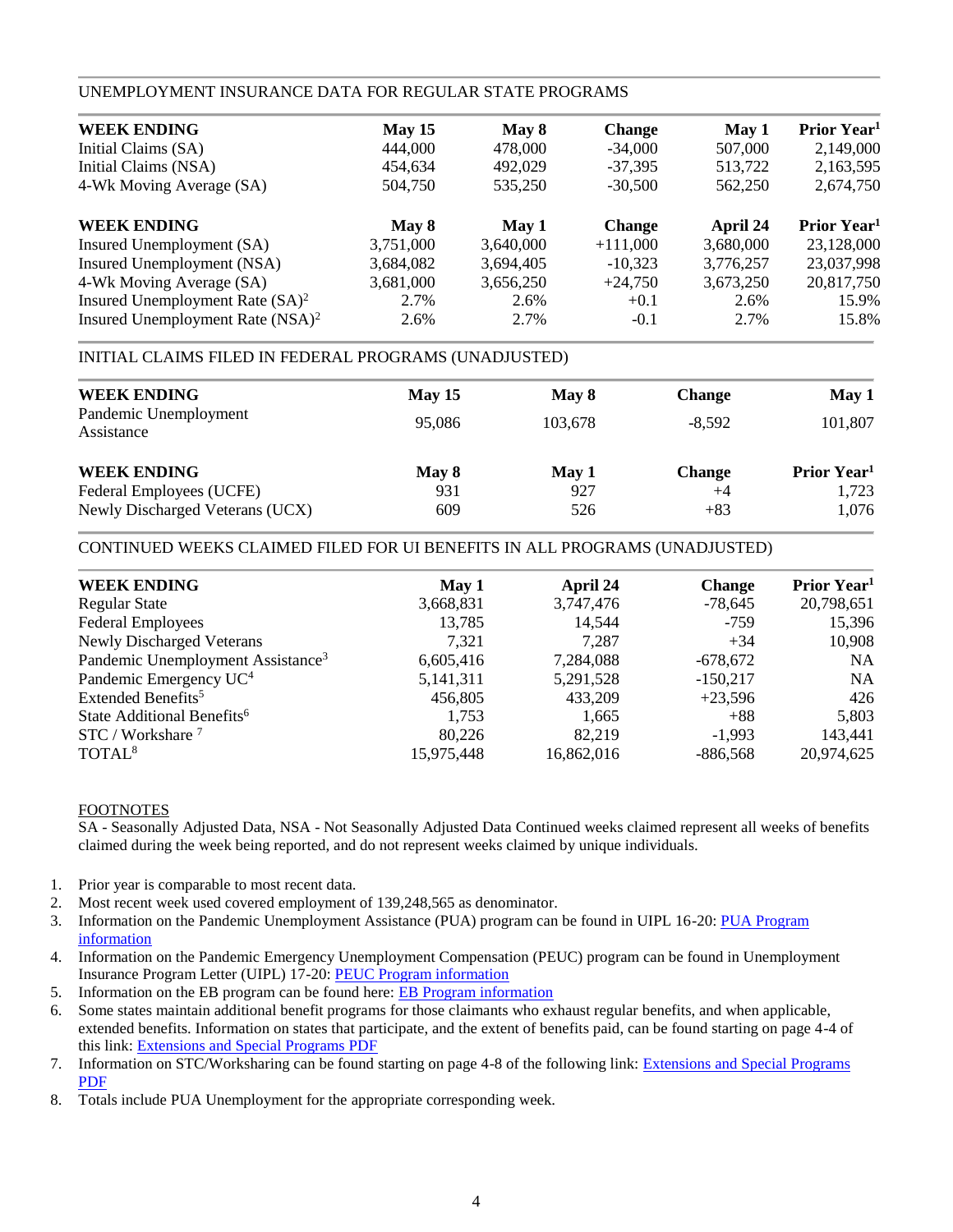### Advance State Claims - Not Seasonally Adjusted

|                      |         | Initial Claims Filed During Week Ended May 15 |           |           | Insured Unemployment For Week Ended May 8 |           |
|----------------------|---------|-----------------------------------------------|-----------|-----------|-------------------------------------------|-----------|
| <b>STATE</b>         | Advance | Prior Wk                                      | Change    | Advance   | Prior Wk                                  | Change    |
| Alabama              | 7,672   | 10,841                                        | $-3,169$  | 15,025    | 17,946                                    | $-2,921$  |
| Alaska               | 3,045   | 3,093                                         | $-48$     | 12,242    | 12,441                                    | $-199$    |
| Arizona              | 4,967   | 5,959                                         | $-992$    | 52,836    | 55,157                                    | $-2,321$  |
| Arkansas             | 2,033   | 2,791                                         | $-758$    | 17,874    | 20,885                                    | $-3,011$  |
| California           | 70,965  | 69,927                                        | 1,038     | 647,376   | 590,542                                   | 56,834    |
| Colorado             | 4,541   | 4,418                                         | 123       | 61,243    | 59,827                                    | 1,416     |
| Connecticut          | 4,671   | 4,947                                         | $-276$    | 71,733    | 72,142                                    | $-409$    |
| Delaware             |         |                                               | $-83$     |           |                                           |           |
|                      | 4,154   | 4,237                                         |           | 11,395    | 11,309                                    | 86        |
| District of Columbia | 1,416   | 1,870                                         | $-454$    | 19,089    | 19,578                                    | $-489$    |
| Florida              | 17,849  | 17,555                                        | 294       | 119,975   | 130,069                                   | $-10,094$ |
| Georgia              | 24,617  | 32,833                                        | $-8,216$  | 117,110   | 121,397                                   | $-4,287$  |
| Hawaii               | 2,517   | 2,777                                         | $-260$    | 16,991    | 17,133                                    | $-142$    |
| Idaho                | 1,865   | 2,330                                         | $-465$    | 6,964     | 8,113                                     | $-1,149$  |
| Illinois             | 17,268  | 18,355                                        | $-1,087$  | 210,241   | 216,176                                   | $-5,935$  |
| Indiana              | 7,149   | 7,786                                         | $-637$    | 56,385    | 64,930                                    | $-8,545$  |
| Iowa                 | 4,131   | 3,290                                         | 841       | 26,901    | 25,714                                    | 1,187     |
| Kansas               | 1,695   | 1,838                                         | $-143$    | 10,036    | 9,810                                     | 226       |
| Kentucky             | 3,992   | 11,167                                        | $-7,175$  | 24,555    | 24,390                                    | 165       |
| Louisiana            | 5,928   | 7,129                                         | $-1,201$  | 49,859    | 50,556                                    | $-697$    |
| Maine                | 1,167   | 1,299                                         | $-132$    | 11,451    | 12,413                                    | $-962$    |
| Maryland             | 8,982   | 8,499                                         | 483       | 42,308    | 45,285                                    | $-2,977$  |
| Massachusetts        | 9,165   | 10,837                                        | $-1,672$  | 80,462    | 90,200                                    | $-9,738$  |
| Michigan             | 13,759  | 17,366                                        | $-3,607$  | 128,415   | 125,603                                   | 2,812     |
| Minnesota            | 5,923   | 4,062                                         | 1,861     | 76,910    | 78,840                                    | $-1,930$  |
| Mississippi          | 3,240   | 4,053                                         | $-813$    | 25,669    | 27,296                                    | $-1,627$  |
| Missouri             | 5,987   | 7,227                                         | $-1,240$  | 54,813    | 58,705                                    | $-3,892$  |
| Montana              | 1,078   | 1,484                                         | $-406$    | 8,879     | 9,412                                     | $-533$    |
| Nebraska             | 1,411   | 1,494                                         | $-83$     | 7,446     | 6,970                                     | 476       |
| Nevada               | 4,669   | 6,144                                         | $-1,475$  | 71,789    | 77,813                                    | $-6,024$  |
| New Hampshire        | 817     | 1,279                                         | $-462$    | 17,520    | 19,256                                    | $-1,736$  |
| New Jersey           | 17,840  | 13,456                                        | 4,384     | 111,956   | 114,110                                   | $-2,154$  |
| New Mexico           | 3,579   | 3,957                                         | $-378$    | 26,399    | 27,141                                    | $-742$    |
| New York             |         |                                               |           |           |                                           |           |
|                      | 20,316  | 23,417                                        | $-3,101$  | 341,830   | 353,989                                   | $-12,159$ |
| North Carolina       | 6,801   | 7,333                                         | $-532$    | 45,215    | 48,322                                    | $-3,107$  |
| North Dakota         | 667     | 670                                           | $-3$      | 4,119     | 4,092                                     | 27        |
| Ohio                 | 17,157  | 20,068                                        | $-2,911$  | 105,897   | 111,002                                   | $-5,105$  |
| Oklahoma             | 11,703  | 9,475                                         | 2,228     | 29,847    | 23,379                                    | 6,468     |
| Oregon               | 8,710   | 9,714                                         | $-1,004$  | 62,438    | 56,232                                    | 6,206     |
| Pennsylvania         | 22,810  | 24,116                                        | $-1,306$  | 211,113   | 212,896                                   | $-1,783$  |
| Puerto Rico          | 1,950   | 2,969                                         | $-1,019$  | 34,967    | 37,778                                    | $-2,811$  |
| Rhode Island         | 8,293   | 7,521                                         | 772       | 20,053    | 19,151                                    | 902       |
| South Carolina       | 2,545   | 3,123                                         | $-578$    | 37,251    | 39,328                                    | $-2,077$  |
| South Dakota         | 364     | $305\,$                                       | 59        | 2,519     | 2,639                                     | $-120$    |
| Tennessee            | 7,405   | 8,543                                         | $-1,138$  | 51,805    | 53,223                                    | $-1,418$  |
| Texas                | 26,621  | 31,449                                        | $-4,828$  | 229,717   | 252,080                                   | $-22,363$ |
| Utah                 | 3,042   | 3,340                                         | $-298$    | 13,091    | 13,262                                    | $-171$    |
| Vermont              | 337     | 537                                           | $-200$    | 10,445    | 12,135                                    | $-1,690$  |
| Virgin Islands       | 166     | 197                                           | $-31$     | 876       | 1,458                                     | $-582$    |
| Virginia             | 11,504  | 11,270                                        | 234       | 68,014    | 57,844                                    | 10,170    |
| Washington           | 19,200  | 16,891                                        | 2,309     | 102,405   | 73,089                                    | 29,316    |
| West Virginia        | 6,404   | 5,622                                         | 782       | 21,005    | 17,424                                    | 3,581     |
| Wisconsin            | 9,919   | 10,395                                        | $-476$    | 75,950    | 80,153                                    | $-4,203$  |
| Wyoming              | 628     | 774                                           | $-146$    | 3,678     | 3,770                                     | $-92$     |
| <b>US</b> Total      | 454,634 | 492,029                                       | $-37,395$ | 3,684,082 | 3,694,405                                 | $-10,323$ |
|                      |         |                                               |           |           |                                           |           |

Note: Advance claims are not directly comparable to claims reported in prior weeks. Advance claims are reported by the state liable for paying the unemployment compensation, whereas previous weeks reported claims reflect claimants by state of residence. In addition, claims reported as "workshare equivalent" in the previous week are added to the advance claims as a proxy for the current week's "workshare equivalent" activity.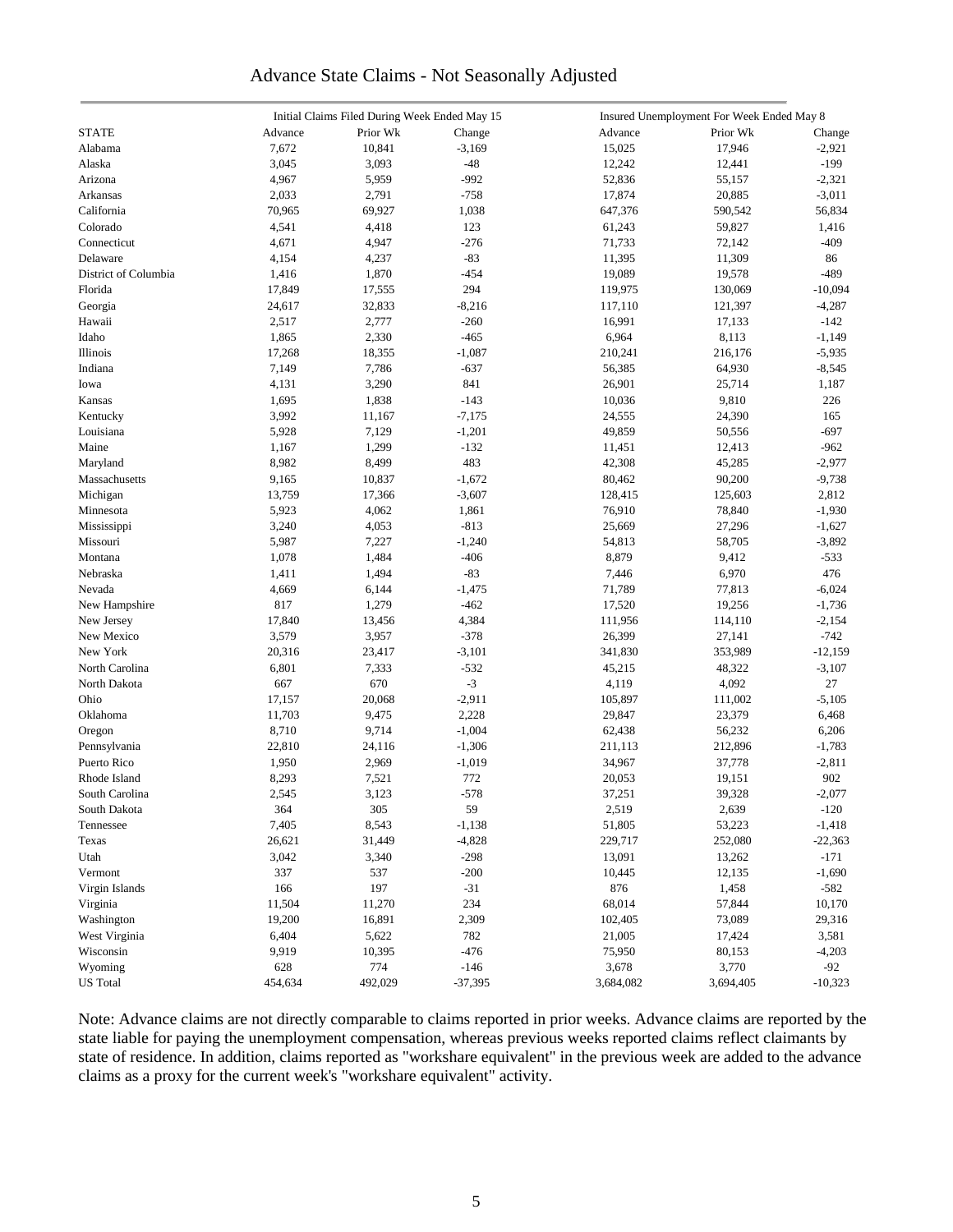# Seasonally Adjusted US Weekly UI Claims (in thousands)

|                                        |                | Change<br>from       |                  |                | <b>Change</b><br>from |                      |            |
|----------------------------------------|----------------|----------------------|------------------|----------------|-----------------------|----------------------|------------|
|                                        | <b>Initial</b> | <b>Prior</b>         | 4-Week           | <b>Insured</b> | <b>Prior</b>          | 4-Week               |            |
| <b>Week Ending</b>                     | <b>Claims</b>  | Week                 | Average          | Unemployment   | Week                  | Average              | <b>IUR</b> |
| May 9, 2020                            | 2,315          | $-469$               | 3,188.00         | 23,128         | 2,305                 | 20,817.75            | 15.9       |
| May 16, 2020                           | 2,149          | $-166$               | 2,674.75         | 19,181         | $-3,947$              | 21,199.00            | 13.2       |
| May 23, 2020                           | 1,887          | $-262$               | 2,283.75         | 19,396         | 215                   | 20,632.00            | 13.3       |
| May 30, 2020                           | 1,605          | $-282$               | 1,989.00         | 19,287         | $-109$                | 20,248.00            | 13.2       |
| June 6, 2020                           | 1,537          | $-68$                | 1,794.50         | 18,927         | $-360$                | 19,197.75            | 13.0       |
| June 13, 2020                          | 1,472          | $-65$                | 1,625.25         | 17,993         | $-934$                | 18,900.75            | 12.4       |
| June 20, 2020                          | 1,460          | $-12$                | 1,518.50         | 17,713         | $-280$                | 18,480.00            | 12.2       |
| June 27, 2020                          | 1,436          | $-24$                | 1,476.25         | 16,780         | $-933$                | 17,853.25            | 11.5       |
| July 4, 2020                           | 1,398          | $-38$                | 1,441.50         | 17,413         | 633                   | 17,474.75            | 11.9       |
| July 11, 2020                          | 1,479          | 81                   | 1,443.25         | 16,385         | $-1,028$              | 17,072.75            | 11.2       |
| July 18, 2020                          | 1,398          | $-81$                | 1,427.75         | 16,913         | 528                   | 16,872.75            | 11.6       |
| July 25, 2020                          | 1,262          | $-136$               | 1,384.25         | 15,964         | $-949$                | 16,668.75            | 10.9       |
| August 1, 2020                         | 1,043          | $-219$               | 1,295.50         | 15,303         | $-661$                | 16,141.25            | 10.5       |
| <b>August 8, 2020</b>                  | 883            | $-160$               | 1,146.50         | 14,217         | $-1,086$              | 15,599.25            | 9.7        |
| August 15, 2020                        | 920            | 37                   | 1,027.00         | 13,948         | $-269$                | 14,858.00            | 9.5        |
| August 22, 2020                        | 872            | $-48$                | 929.50           | 13,246         | $-702$                | 14,178.50            | 9.1        |
| August 29, 2020                        | 875            | 3                    | 887.50           | 13,528         | 282                   | 13,734.75            | 9.3        |
| September 5, 2020                      | 881            | $\sqrt{6}$           | 887.00           | 12,755         | $-773$                | 13,369.25            | 8.7        |
| September 12, 2020                     | 860            | $-21$                | 872.00           | 12,706         | $-49$                 | 13,058.75            | 8.7        |
| September 19, 2020                     | 860            | $\boldsymbol{0}$     | 869.00           | 11,381         | $-1,325$              | 12,592.50            | 7.8        |
| September 26, 2020                     | 803            | $-57$                | 851.00           | 10,477         | $-904$                | 11,829.75            | 7.2        |
| October 3, 2020                        | 782            | $-21$                | 826.25           | 9,259          | $-1,218$              | 10,955.75            | 6.3        |
| October 10, 2020                       | 833            | 51                   | 819.50           | 8,384          | $-875$                | 9,875.25             | 5.7        |
|                                        | 798            | $-35$                | 804.00           | 7,699          | $-685$                | 8,954.75             | 5.3        |
| October 17, 2020<br>October 24, 2020   | 768            | $-30$                | 795.25           | 7,076          | $-623$                | 8,104.50             | 4.8        |
|                                        | 765            | $-3$                 | 791.00           | 6,724          |                       |                      |            |
| October 31, 2020<br>November 7, 2020   | 728            | $-37$                | 764.75           | 6,389          | $-352$<br>$-335$      | 7,470.75<br>6,972.00 | 4.6<br>4.4 |
|                                        | 732            |                      | 748.25           |                |                       | 6,581.75             | 4.2        |
| November 14, 2020<br>November 21, 2020 | 762            | $\overline{4}$<br>30 | 746.75           | 6,138<br>5,606 | $-251$                | 6,214.25             | 3.8        |
| November 28, 2020                      | 719            |                      | 735.25           | 5,829          | $-532$<br>223         |                      | 4.0        |
|                                        | 853            | $-43$                | 766.50           |                |                       | 5,990.50             | 3.8        |
| December 5, 2020                       |                | 134                  |                  | 5,614          | $-215$                | 5,796.75             |            |
| December 12, 2020                      | 873            | $20\,$               | 801.75<br>812.00 | 5,433          | $-181$                | 5,620.50             | 3.7        |
| December 19, 2020                      | 803            | $-70$                |                  | 5,311          | $-122$                | 5,546.75             | 3.6        |
| December 26, 2020                      | 763            | $-40$                | 823.00           | 5,180          | $-131$                | 5,384.50             | 3.5        |
| January 2, 2021                        | 781            | 18                   | 805.00           | 5,240          | 60                    | 5,291.00             | 3.7        |
| January 9, 2021                        | 904            | 123                  | 812.75           | 5,061          | $-179$                | 5,198.00             | 3.6        |
| January 16, 2021                       | 886            | $-18$                | 833.50           | 4,878          | $-183$                | 5,089.75             | 3.4        |
| January 23, 2021                       | 836            | $-50$                | 851.75           | 4,791          | $-87$                 | 4,992.50             | 3.4        |
| January 30, 2021                       | 837            | $\mathbf{1}$         | 865.75           | 4,655          | $-136$                | 4,846.25             | 3.3        |
| February 6, 2021                       | 863            | 26                   | 855.50           | 4,592          | $-63$                 | 4,729.00             | 3.2        |
| February 13, 2021                      | 847            | $-16$                | 845.75           | 4,469          | $-123$                | 4,626.75             | 3.1        |
| February 20, 2021                      | 747            | $-100$               | 823.50           | 4,383          | $-86$                 | 4,524.75             | 3.1        |
| February 27, 2021                      | 761            | 14                   | 804.50           | 4,157          | $-226$                | 4,400.25             | 2.9        |
| March 6, 2021                          | 734            | $-27$                | 772.25           | 4,123          | $-34$                 | 4,283.00             | 2.9        |
| March 13, 2021                         | 765            | 31                   | 751.75           | 3,841          | $-282$                | 4,126.00             | 2.7        |
| March 20, 2021                         | 658            | $-107$               | 729.50           | 3,753          | $-88$                 | 3,968.50             | 2.6        |
| March 27, 2021                         | 729            | 71                   | 721.50           | 3,717          | $-36$                 | 3,858.50             | 2.6        |
| April 3, 2021                          | 742            | 13                   | 723.50           | 3,708          | $-9$                  | 3,754.75             | 2.7        |
| April 10, 2021                         | 586            | $-156$               | 678.75           | 3,652          | $-56$                 | 3,707.50             | 2.6        |
| April 17, 2021                         | 566            | $-20$                | 655.75           | 3,653          | $\mathbf{1}$          | 3,682.50             | 2.6        |
| April 24, 2021                         | 590            | 24                   | 621.00           | 3,680          | $27\,$                | 3,673.25             | 2.6        |
| May 1, 2021                            | 507            | $-83$                | 562.25           | 3,640          | $-40$                 | 3,656.25             | 2.6        |
| May 8, 2021                            | 478            | $-29$                | 535.25           | 3,751          | 111                   | 3,681.00             | 2.7        |
| May 15, 2021                           | 444            | $-34$                | 504.75           |                |                       |                      |            |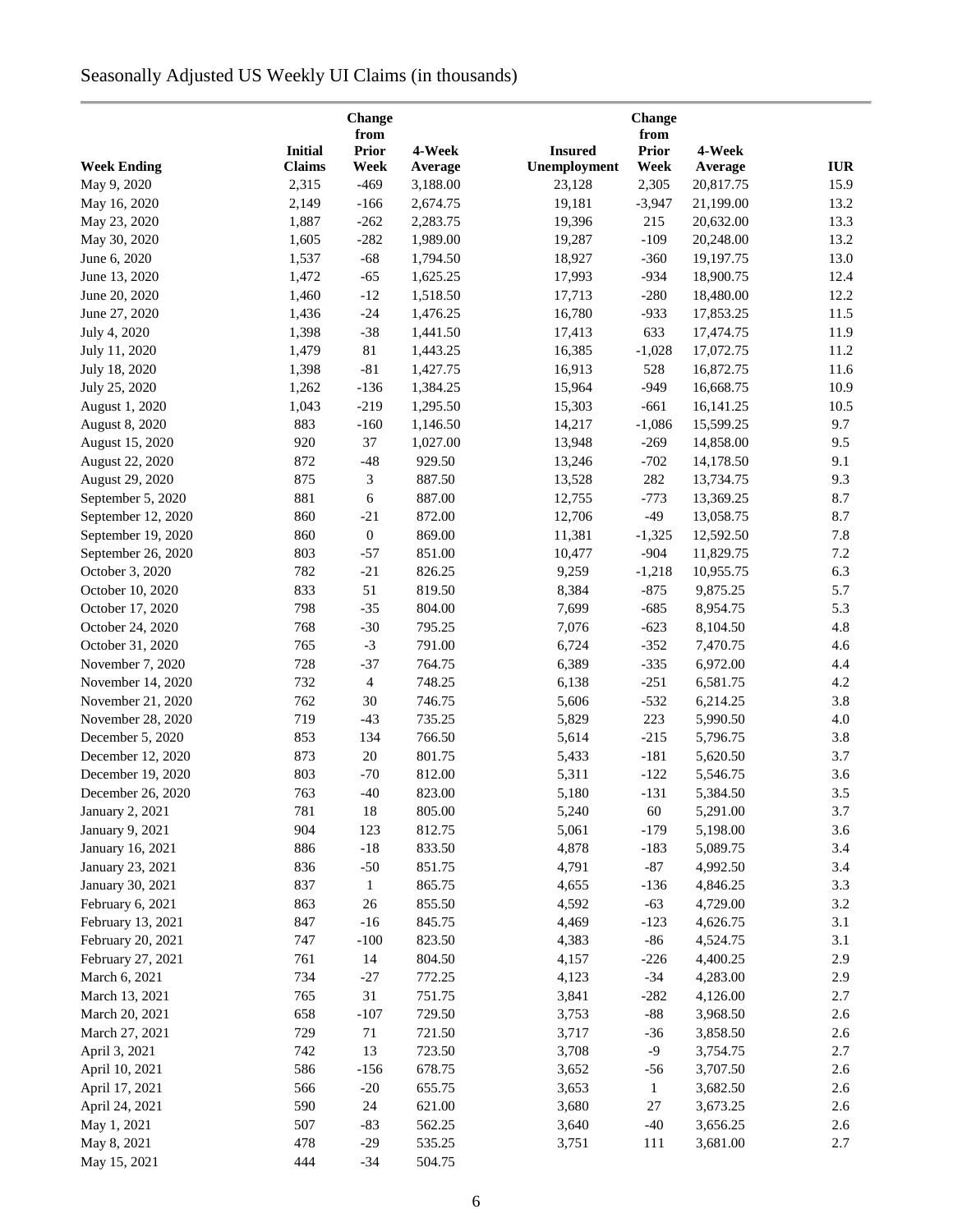| Pandemic Unemployment Assistance Claims - Not Seasonally Adjusted |  |  |  |
|-------------------------------------------------------------------|--|--|--|
|                                                                   |  |  |  |

|                      |              | PUA Initial Claims Filed During Week Ended May 15 |                  | PUA Continued Claims For Week Ended May 1 |                  |                  |
|----------------------|--------------|---------------------------------------------------|------------------|-------------------------------------------|------------------|------------------|
| <b>STATE</b>         | Advance      | Prior Wk                                          | Change           | May 1                                     | Apr 24           | Change           |
| Alabama              | 2,059        | 2,404                                             | $-345$           | 13,137                                    | 15,624           | $-2,487$         |
| Alaska               | 258          | 227                                               | 31               | 8,423                                     | 9,202            | $-779$           |
| Arizona              | 1,710        | 1,905                                             | $-195$           | 134,084                                   | 128,154          | 5,930            |
| Arkansas             | 2,245        | 1,088                                             | 1,157            | 40,425                                    | 42,719           | $-2,294$         |
| California           | 17,258       | 18,823                                            | $-1,565$         | 1,207,992                                 | 1,726,234        | $-518,242$       |
| Colorado             | 721          | 616                                               | 105              | 40,913                                    | 40,898           | 15               |
| Connecticut          | 264          | 241                                               | 23               | 35,816                                    | 35,286           | 530              |
| Delaware             | 49           | 51                                                | $-2$             | 5,463                                     | 1,810            | 3,653            |
| District of Columbia | 44           | 32                                                | 12               | 11,782                                    | 13,271           | $-1,489$         |
| Florida              | 3,333        | 2,118                                             | 1,215            | $\boldsymbol{0}$                          | $\boldsymbol{0}$ | $\boldsymbol{0}$ |
| Georgia              | 805          | 899                                               | $-94$            | 125,080                                   | 126,521          | $-1,441$         |
| Hawaii               | 387          | 323                                               | 64               | 37,402                                    | 37,565           | $-163$           |
| Idaho                | 38           | 51                                                | $-13$            | 4,198                                     | 4,874            | $-676$           |
| Illinois             | 3,334        | 2,619                                             | 715              | 233,353                                   | 232,110          | 1,243            |
| Indiana              | 3,108        | 3,751                                             | $-643$           | 120,284                                   | 122,723          | $-2,439$         |
|                      |              | 402                                               |                  |                                           |                  |                  |
| Iowa                 | 358          |                                                   | $-44$<br>$-9$    | 10,470                                    | 14,750           | $-4,280$         |
| Kansas               | 264          | 273                                               |                  | 11,919                                    | 11,330           | 589              |
| Kentucky             | 610          | 1,625                                             | $-1,015$         | 14,425                                    | 12,524           | 1,901            |
| Louisiana            | 1,344        | 1,712                                             | $-368$           | 104,906                                   | 105,433          | $-527$           |
| Maine                | 101          | 89                                                | 12               | 12,856                                    | 13,207           | $-351$           |
| Maryland             | 5,705        | 4,827                                             | 878              | 173,205                                   | 173,706          | $-501$           |
| Massachusetts        | 1,255        | 1,423                                             | $-168$           | 244,733                                   | 249,571          | $-4,838$         |
| Michigan             | 2,190        | 2,199                                             | $-9$             | 309,796                                   | 515,103          | $-205,307$       |
| Minnesota            | $\mathbf{1}$ | $\boldsymbol{0}$                                  | $\mathbf{1}$     | 40,399                                    | 39,870           | 529              |
| Mississippi          | 523          | 558                                               | $-35$            | 26,945                                    | 28,521           | $-1,576$         |
| Missouri             | 894          | 907                                               | $-13$            | 36,648                                    | 37,240           | $-592$           |
| Montana              | 322          | 267                                               | 55               | 12,674                                    | 12,359           | 315              |
| Nebraska             | 53           | 72                                                | $-19$            | 2,732                                     | 2,746            | $-14$            |
| Nevada               | 288          | 360                                               | $-72$            | 46,938                                    | 47,547           | $-609$           |
| New Hampshire        | 45           | 76                                                | $-31$            | 8,630                                     | 8,931            | $-301$           |
| New Jersey           | 1,539        | 2,662                                             | $-1,123$         | 310,401                                   | 311,765          | $-1,364$         |
| New Mexico           | 4,530        | 6,480                                             | $-1,950$         | 34,103                                    | 33,129           | 974              |
| New York             | 2,083        | 2,073                                             | 10               | 1,085,378                                 | 1,082,728        | 2,650            |
| North Carolina       | 2,235        | 2,326                                             | $-91$            | 83,052                                    | 83,370           | $-318$           |
| North Dakota         | 83           | 97                                                | $-14$            | 3,207                                     | 3,212            | $-5$             |
| Ohio                 | 6,117        | 8,556                                             | $-2,439$         | 331,496                                   | 340,369          | $-8,873$         |
| Oklahoma             | 5,448        | 3,549                                             | 1,899            | 18,627                                    | 18,273           | 354              |
| Oregon               | 2,271        | 3,441                                             | $-1,170$         | 88,764                                    | 81,954           | 6,810            |
| Pennsylvania         | 5,936        | 7,429                                             | $-1,493$         | 515,256                                   | 517,664          | $-2,408$         |
| Puerto Rico          | 3,100        | 3,226                                             | $-126$           | 214,979                                   | 214,961          | 18               |
| Rhode Island         | 1,459        | 1,982                                             | $-523$           | 37,202                                    | 37,951           | $-749$           |
| South Carolina       | 660          | 1,248                                             | $-588$           | 48,456                                    | 48,517           | $-61$            |
| South Dakota         | 6            | $\mathbf{1}$                                      | 5                | 391                                       | 534              | $-143$           |
| Tennessee            | 1,399        | 1,495                                             | $-96$            | 55,478                                    | 56,638           | $-1,160$         |
| Texas                | 2,978        | 2,745                                             | 233              | 439,986                                   | 344,440          | 95,546           |
| Utah                 | 313          | 302                                               | 11               | 1,750                                     | 1,763            | $-13$            |
| Vermont              | 6            | 16                                                | $-10$            | 9,458                                     | 10,480           | $-1,022$         |
| Virgin Islands       | 6            | 6                                                 | $\boldsymbol{0}$ | $\boldsymbol{0}$                          | $\boldsymbol{0}$ | $\boldsymbol{0}$ |
| Virginia             | 1,103        | 1,175                                             | $-72$            | 116,539                                   | 150,448          | $-33,909$        |
| Washington           | 2,307        | 2,494                                             | $-187$           | 104,125                                   | 104,162          | $-37$            |
| West Virginia        | 673          | 771                                               | $-98$            | 8,171                                     |                  | $-253$           |
| Wisconsin            |              |                                                   |                  |                                           | 8,424            |                  |
|                      | 1,234        | 1,628                                             | $-394$           | 21,962                                    | 22,406           | $-444$           |
| Wyoming              | 34           | 38                                                | $-4$             | 1,007                                     | 1,071            | $-64$            |
| <b>US</b> Total      | 95,086       | 103,678                                           | $-8,592$         | 6,605,416                                 | 7,284,088        | $-678,672$       |

Note: Information on the Pandemic Unemployment Assistance (PUA) program can be found in UIPL 16-20: PUA [Program information.](https://wdr.doleta.gov/directives/corr_doc.cfm?DOCN=4628) Backdated claims may be included in these figures.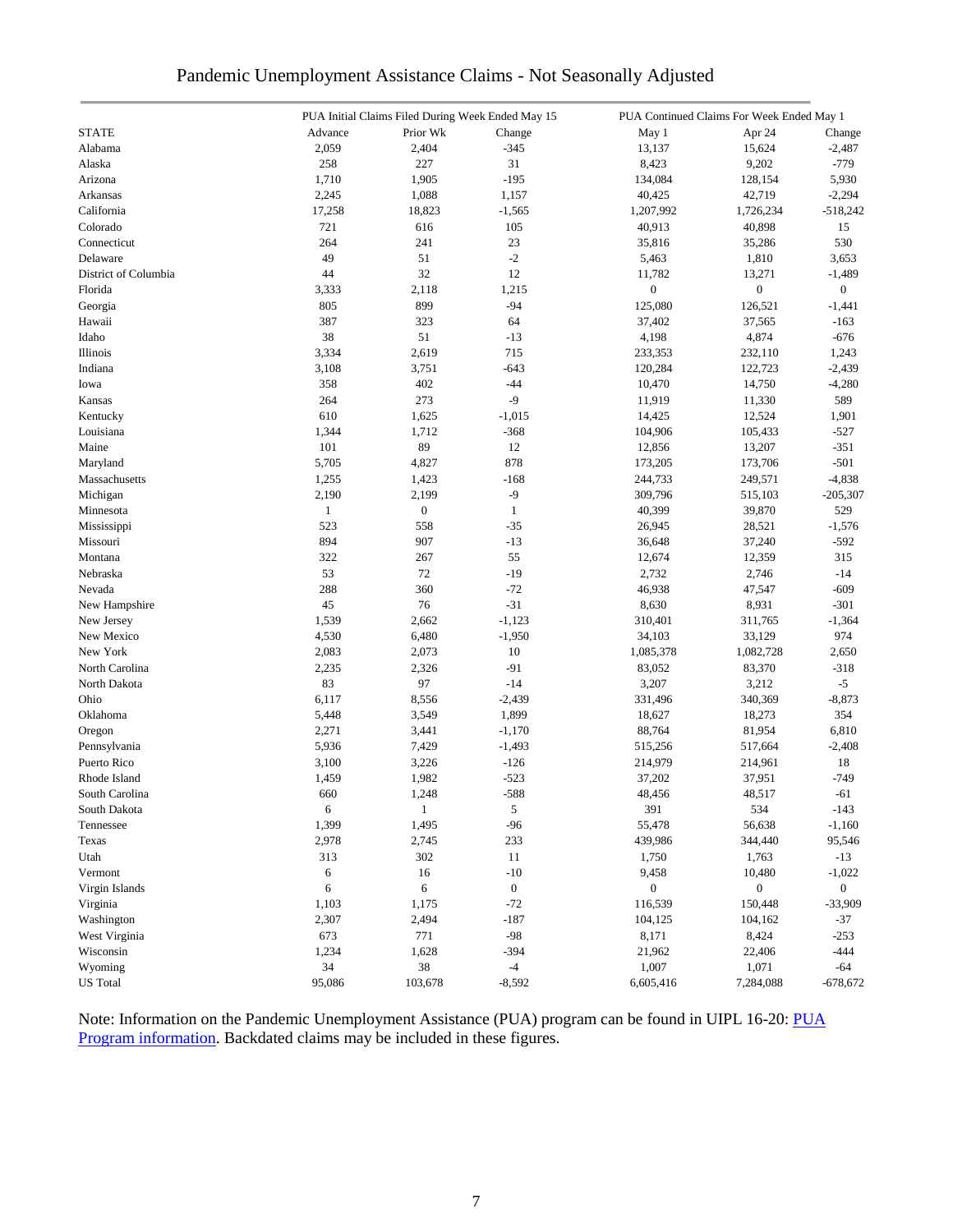### Pandemic Emergency Unemployment Compensation Continued Claims - Not Seasonally Adjusted

|                      |                  |                  | PEUC Claims Filed During Weeks Ended: |                  |                  |
|----------------------|------------------|------------------|---------------------------------------|------------------|------------------|
| <b>STATE</b>         | May 1            | April 24         | Change                                | April 17         | April 10         |
| Alabama              | 51,972           | 51,452           | 520                                   | 50,755           | 49,658           |
| Alaska               | 16,062           | 16,153           | $-91$                                 | 16,274           | 16,542           |
| Arizona              | 46,041           | 51,736           | $-5,695$                              | 54,002           | 57,614           |
| Arkansas             | 20,843           | 21,003           | $-160$                                | 20,394           | 18,987           |
| California           | 826,640          | 1,074,171        | $-247,531$                            | 723,379          | 1,047,166        |
| Colorado             | 66,881           | 67,171           | $-290$                                | 67,603           | 68,047           |
| Connecticut          | 87,885           | 88,028           | $-143$                                | 82,109           | 77,004           |
| Delaware             | 14,252           | 2,962            | 11,290                                | 14,214           | 14,222           |
| District of Columbia | 4,924            | 5,353            | $-429$                                | 5,904            | 6,516            |
| Florida              | $\boldsymbol{0}$ | $\boldsymbol{0}$ | $\boldsymbol{0}$                      | $\boldsymbol{0}$ | $\boldsymbol{0}$ |
| Georgia              | $\mathbf{0}$     | $\boldsymbol{0}$ | $\mathbf{0}$                          | $\boldsymbol{0}$ | $\boldsymbol{0}$ |
| Hawaii               | 32,796           | 34,639           | $-1,843$                              | 31,814           | 35,187           |
| Idaho                | 5,590            | 6,493            | $-903$                                | 5,990            | 5,700            |
| Illinois             | 269,304          | 264,207          | 5,097                                 | 260,760          | 260,222          |
| Indiana              | 67,408           | 67,277           | 131                                   | 68,456           | 66,012           |
| Iowa                 | 22,112           | 24,367           | $-2,255$                              | 23,526           | 24,074           |
| Kansas               | 13,175           | 9,364            | 3,811                                 | 9,446            | 11,325           |
| Kentucky             | 28,990           | 27,067           | 1,923                                 | 29,176           | 24,800           |
| Louisiana            | 71,817           | 72,961           | $-1,144$                              | 73,002           | 72,261           |
| Maine                | 16,947           | 17,108           | $-161$                                | 17,164           | 17,408           |
| Maryland             | 86,089           | 86,570           | $-481$                                | 85,960           | 84,974           |
| Massachusetts        | 227,424          | 227,662          | $-238$                                | 223,986          | 222,385          |
| Michigan             | 236,244          | 259,966          | $-23,722$                             | 256,547          | 286,913          |
| Minnesota            | 184,869          | 181,599          | 3,270                                 | 180,590          | 180,124          |
| Mississippi          | 22,435           | 23,855           | $-1,420$                              | 29,613           | 25,479           |
| Missouri             | 51,545           | 53,585           | $-2,040$                              | 53,943           | 55,363           |
| Montana              | 7,661            | 7,677            | $-16$                                 | 8,014            | 8,140            |
| Nebraska             | 4,973            | 5,367            | $-394$                                | 5,158            | 4,850            |
| Nevada               | 95,292           | 96,614           | $-1,322$                              | 98,195           | 95,574           |
| New Hampshire        | 6,501            | 6,773            | $-272$                                | 6,880            | 7,014            |
| New Jersey           | 241,206          | 227,406          | 13,800                                | 197,613          | 197,529          |
| New Mexico           | 39,220           | 39,931           | $-711$                                | 38,372           | 40,267           |
| New York             | 670,088          | 665,144          | 4,944                                 | 677,876          | 706,023          |
| North Carolina       | 163,438          | 166,668          | $-3,230$                              | 167,808          | 171,110          |
| North Dakota         | 6,392            | 6,724            | $-332$                                | 6,976            | 5,846            |
| Ohio                 | 121,687          | 121,234          | 453                                   | 121,884          | 122,863          |
| Oklahoma             | 33,748           | 35,497           | $-1,749$                              | 36,208           | 37,770           |
| Oregon               | 83,662           | 82,597           | 1,065                                 | 81,918           | 85,120           |
| Pennsylvania         | 284,996          | 291,439          | $-6,443$                              | 286,351          | 307,907          |
| Puerto Rico          | 50,235           | 123,238          | $-73,003$                             | 8,648            | 4,853            |
| Rhode Island         | 18,112           | 18,567           | $-455$                                | 18,519           | 19,005           |
| South Carolina       | 70,560           | 71,491           | $-931$                                | 77,607           | 77,607           |
| South Dakota         | 1,147            | 1,277            | $-130$                                | 1,245            | 1,170            |
| Tennessee            | 54,433           | 55,969           | $-1,536$                              | 57,738           | 58,324           |
| Texas                | 618,319          | 441,882          | 176,437                               | 602,468          | 426,994          |
| Utah                 | 11,548           | 11,417           | 131                                   | 11,156           | 10,884           |
| Vermont              | 10,589           | 10,849           | $-260$                                | 10,697           | 10,728           |
| Virgin Islands       | 40               | $20\,$           | 20                                    | $22\,$           | 21               |
| Virginia             | 13,689           | 14,497           | $-808$                                | 16,507           | 16,936           |
| Washington           | 7,592            | 2,255            | 5,337                                 | 2,337            | 2,560            |
| West Virginia        | 17,247           | 17,637           | $-390$                                | 17,368           | 17,057           |
| Wisconsin            | 31,663           | 29,640           | 2,023                                 | 26,650           | 25,130           |
| Wyoming              | 5,028            | 4,969            | 59                                    | 4,982            | 4,834            |
| <b>US</b> Total      | 5,141,311        | 5,291,528        | $-150,217$                            | 4,973,804        | 5,194,099        |

Note: Information on the Pandemic Emergency Unemployment Compensation (PEUC) program can be found in Unemployment Insurance Program Letter (UIPL) 17-20: [PEUC Program information](https://wdr.doleta.gov/directives/corr_doc.cfm?DOCN=8452)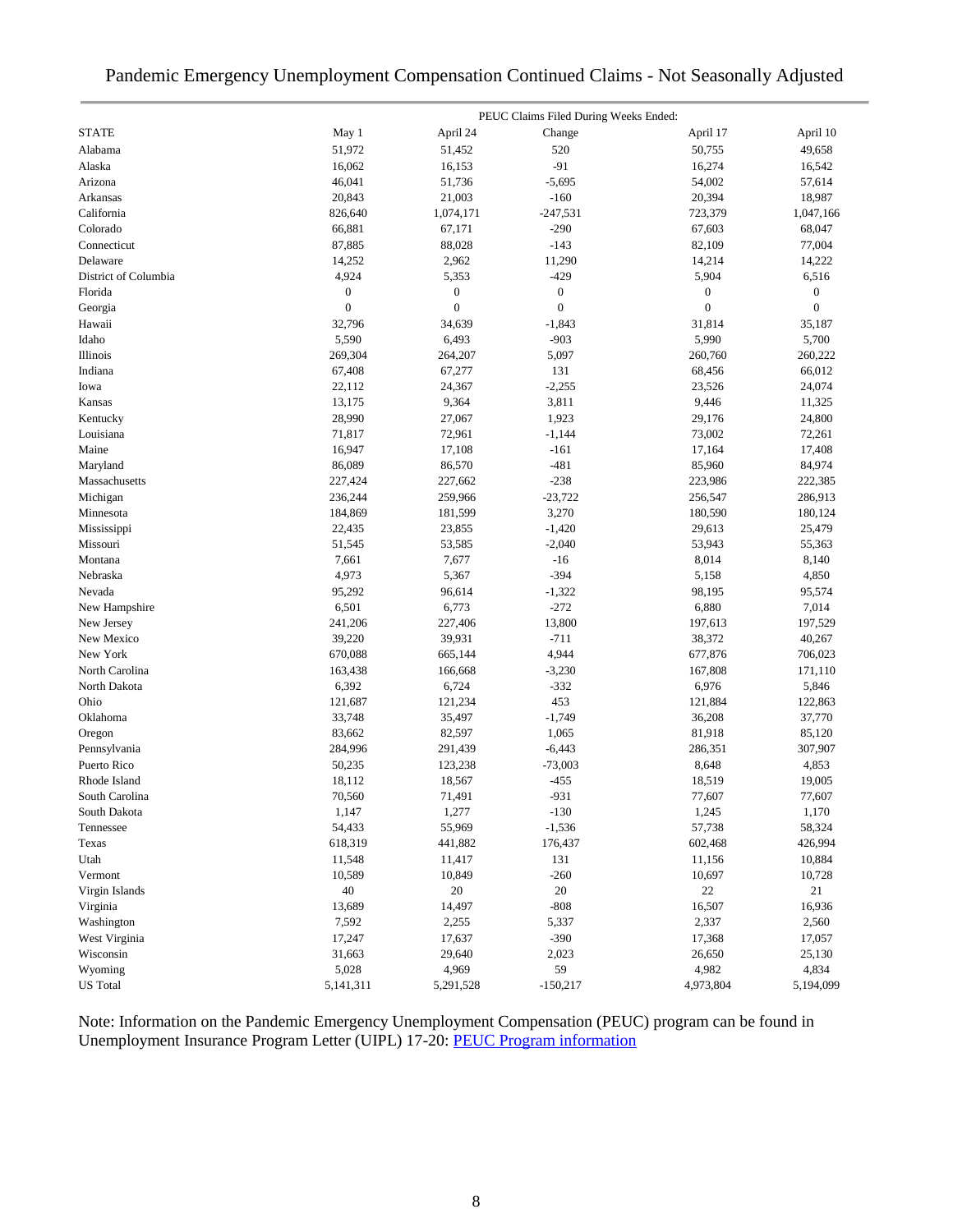|                         |                  | EB Claims Filed During Weeks Ended: |                  |  |
|-------------------------|------------------|-------------------------------------|------------------|--|
| <b>STATE</b>            | May 1            | April 24                            | Change           |  |
| Alabama                 | $\boldsymbol{0}$ | $\boldsymbol{0}$                    | $\boldsymbol{0}$ |  |
| Alaska                  | 20               | 13                                  | 7                |  |
| Arizona                 | 161              | 335                                 | $-174$           |  |
| Arkansas                | 16               | 27                                  | $-11$            |  |
| California              | 230,779          | 190,968                             | 39,811           |  |
| Colorado                | 22               | 28                                  | -6               |  |
| Connecticut             | 692              | 1,166                               | $-474$           |  |
| Delaware                | 6                | $\mathbf{1}$                        | 5                |  |
| District of Columbia    | 5                | $\tau$                              | $-2$             |  |
| Florida                 | $\boldsymbol{0}$ | $\boldsymbol{0}$                    | $\boldsymbol{0}$ |  |
| Georgia                 | $\boldsymbol{0}$ | $\boldsymbol{0}$                    | $\boldsymbol{0}$ |  |
| Hawaii                  | 6                | 9                                   | $-3$             |  |
| Idaho                   | 6                | 11                                  | $-5$             |  |
| Illinois                | 4,608            | 6,906                               | $-2,298$         |  |
| Indiana                 | 13               | $\boldsymbol{0}$                    | 13               |  |
| Iowa                    | 22               | 14                                  | 8                |  |
| Kansas                  | 610              | 642                                 | $-32$            |  |
| Kentucky                | $\boldsymbol{0}$ | $\boldsymbol{0}$                    | $\overline{0}$   |  |
| Louisiana               | 28               | 20                                  | 8                |  |
| Maine                   | 3                | $\overline{4}$                      | $-1$             |  |
| Maryland                | 472              | $\tau$                              | 465              |  |
| Massachusetts           | 3,120            | 3,392                               | $-272$           |  |
| Michigan                | 532              | 2,009                               | $-1,477$         |  |
| Minnesota               | $\boldsymbol{0}$ | $\boldsymbol{0}$                    | $\boldsymbol{0}$ |  |
|                         | 191              | 208                                 | $-17$            |  |
| Mississippi<br>Missouri | 79               | 160                                 | $-81$            |  |
| Montana                 | 14               | 2                                   | 12               |  |
|                         | $\boldsymbol{0}$ | 3                                   | $-3$             |  |
| Nebraska                |                  |                                     |                  |  |
| Nevada                  | 10,137           | 11,385                              | $-1,248$         |  |
| New Hampshire           | 13               | 16                                  | $-3$             |  |
| New Jersey              | 7,655            | 11,031                              | $-3,376$         |  |
| New Mexico              | 387              | 418                                 | $-31$            |  |
| New York                | 177,175          | 181,938                             | $-4,763$         |  |
| North Carolina          | 81               | 103                                 | $-22$            |  |
| North Dakota            | $\boldsymbol{0}$ | $\boldsymbol{0}$                    | $\overline{0}$   |  |
| Ohio                    | 50               | 38                                  | 12               |  |
| Oklahoma                | $\boldsymbol{0}$ | $\boldsymbol{0}$                    | $\overline{0}$   |  |
| Oregon                  | 127              | 79                                  | 48               |  |
| Pennsylvania            | 5,745            | 6,553                               | $-808$           |  |
| Puerto Rico             | 2,540            | 4,196                               | $-1,656$         |  |
| Rhode Island            | 364              | 410                                 | $-46$            |  |
| South Carolina          | 35               | 39                                  | $-4$             |  |
| South Dakota            | $\boldsymbol{0}$ | $\boldsymbol{0}$                    | $\boldsymbol{0}$ |  |
| Tennessee               | 34               | 34                                  | $\boldsymbol{0}$ |  |
| Texas                   | 10,334           | 10,136                              | 198              |  |
| Utah                    | $\boldsymbol{0}$ | $\boldsymbol{0}$                    | $\boldsymbol{0}$ |  |
| Vermont                 | 5                | 3                                   | $\overline{c}$   |  |
| Virgin Islands          | $\,$ 8 $\,$      | 14                                  | $-6$             |  |
| Virginia                | 278              | 360                                 | $-82$            |  |
| Washington              | 16               | 32                                  | $-16$            |  |
| West Virginia           | $\bf 8$          | 8                                   | $\overline{0}$   |  |
| Wisconsin               | 405              | 481                                 | $-76$            |  |
| Wyoming                 | $\mathfrak{Z}$   | 3                                   | $\boldsymbol{0}$ |  |
| <b>US</b> Total         | 456,805          | 433,209                             | 23,596           |  |

## Extended Benefits (EB) Continued Claims - Not Seasonally Adjusted

Note: Information on the EB program can be found here: [EB Program information](https://oui.doleta.gov/unemploy/extenben.asp)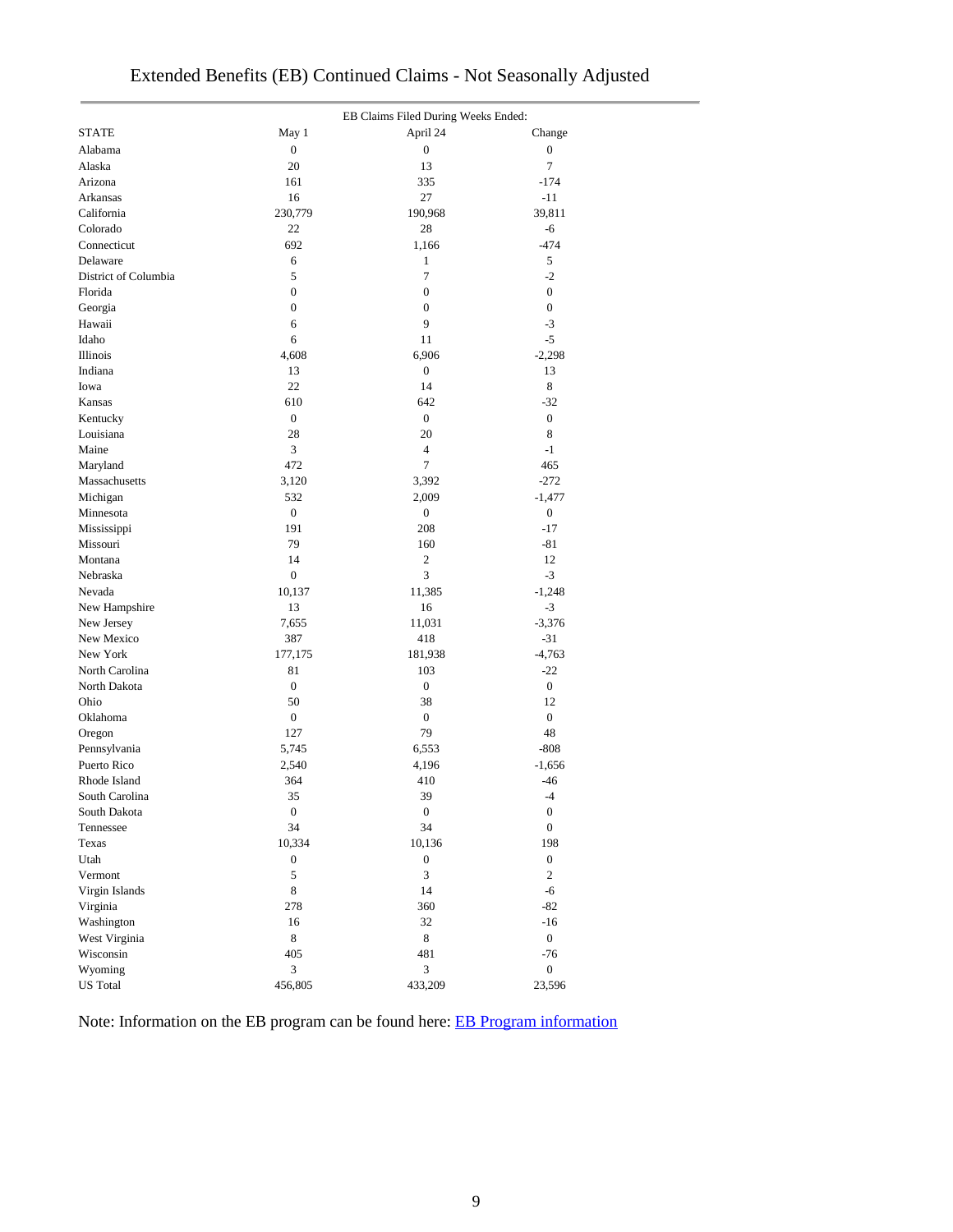#### INITIAL CLAIMS FILED DURING WEEK ENDED MAY 8

INSURED UNEMPLOYMENT FOR WEEK ENDED MAY 1

|                      |              |              | <b>CHANGE FROM</b>         |                    |                  |         |            |                             | <b>CHANGE FROM</b>                             |                   |                  | <b>ALL PROGRAMS</b><br><b>EXCLUDING</b> |
|----------------------|--------------|--------------|----------------------------|--------------------|------------------|---------|------------|-----------------------------|------------------------------------------------|-------------------|------------------|-----------------------------------------|
| <b>STATE NAME</b>    | <b>STATE</b> | LAST<br>WEEK | <b>YEAR</b><br>AGO         | UCFE <sup>1</sup>  | UCX <sup>1</sup> |         |            | LAST<br>STATE $(\%)^2$ WEEK | <b>YEAR</b><br>AGO                             | UCFE <sup>1</sup> | UCX <sup>1</sup> | <b>RAILROAD</b><br><b>RETIREMENT</b>    |
| Alabama              | 10,841       | 516          | $-15,825$                  | 40                 | 11               | 17,946  | 1.0        | $-153$                      | $-198,910$                                     | 50                | 37               | 18,033                                  |
| Alaska               | 3,093        | 264          | $-4,714$                   | 15                 | $\sqrt{2}$       | 12,441  | 4.3        | $-508$                      | $-38,350$                                      | 127               | 20               | 12,588                                  |
| Arizona              | 5,959        | $-1,308$     | $-25,611$                  | 2                  | 8                | 55,157  | 1.9        | 516                         | $-173,649$                                     | 161               | 87               | 55,405                                  |
| Arkansas             | 2,791        | 137          | $-10,361$                  | 8                  | $\mathbf{1}$     | 20,885  | 1.8        | 832                         | $-101,637$                                     | 117               | 28               | 21,030                                  |
| California           | 69,927       | $-839$       | $-142,740$                 | 197                | 83               | 590,542 | 3.6        | 7,004                       | $-2,259,662$                                   | 2,562             | 1,244            | 594,348                                 |
| Colorado             | 4,418        | $-85$        | $-18,314$                  | $\overline{4}$     | 9                | 59,827  | 2.3        | $-1,482$                    | $-202,124$                                     | 130               | 135              | 60,092                                  |
| Connecticut          | 4,947        | 29           | $-25,099$                  | 15                 | $\overline{4}$   | 72,142  | 4.6        | $-3,871$                    | $-247,387$                                     | 315               | 91               | 72,548                                  |
| Delaware             | 4,237        | $-1,229$     | $-960$                     | 3                  | 3                | 11,309  | 2.6        | $-3$                        | $-38,896$                                      | 65                | 17               | 11,391                                  |
| District of Columbia | 1,870        | 319          | $-3,912$                   | 32                 | $\mathbf{0}$     | 19,578  | 3.6        | $-313$                      | $-45,720$                                      | 950               | 6                | 20,534                                  |
| Florida              | 17,555       | $-2,210$     | $-205,527$                 | 38                 | 59               | 130,069 | 1.6        | 3,508                       | $-905,138$                                     | 443               | 348              | 130,860                                 |
|                      | 32,833       | 7,404        |                            | 27                 | 24               |         | 2.9        |                             | $-691,516$                                     | 521               | 282              |                                         |
| Georgia              | 2,777        | $-17$        | $-209,939$                 | $\mathbf{1}$       | 10               | 121,397 | 3.1        | $-18,198$<br>$-304$         | -93,789                                        | 95                | 80               | 122,200<br>17,308                       |
| Hawaii<br>Idaho      |              |              | $-9,552$                   | 3                  | $\mathfrak{2}$   | 17,133  |            |                             |                                                |                   |                  |                                         |
|                      | 2,330        | $-1,062$     | $-3,465$                   | 12                 | $\tau$           | 8,113   | 1.1<br>3.9 | $-1,567$                    | $-57,365$                                      | 43<br>745         | 21               | 8,177                                   |
| Illinois             | 18,355       | 3,221        | $-54,316$                  |                    | $\tau$           | 216,176 |            | $-11,656$                   | $-539,736$                                     | 259               | 165              | 217,086                                 |
| Indiana              | 7,786        | $-795$       | $-21,882$                  | 16                 | $\mathbf{1}$     | 64,930  | 2.2        | 588                         | $-220,530$                                     |                   | 104              | 65,293                                  |
| Iowa                 | 3,290        | 145          | $-12,530$                  | 14<br>$\mathbf{0}$ |                  | 25,714  | 1.7        | $-2,050$                    | $-163,929$                                     | 98                | 20               | 25,832                                  |
| Kansas               | 1,838        | $-552$       | $-8,421$                   |                    | $\mathbf{1}$     | 9,810   | 0.7        | 1,259                       | $-88,904$                                      | 28                | 12               | 9,850                                   |
| Kentucky             | 11,167       | $-984$       | $-58,205$                  | 4                  | $\mathbf{1}$     | 24,390  | 1.3        | 3,067                       | $-228,796$                                     | 67                | 73               | 24,530                                  |
| Louisiana            | 7,129        | 346          | $-32,996$                  | 12                 | 5                | 50,556  | 2.8        | $-1,462$                    | $-274,580$                                     | 100               | 20               | 50,676                                  |
| Maine                | 1,299        | $-92$        | $-4,280$                   | $\mathbf{1}$       | $\mathbf{0}$     | 12,413  | 2.2        | $-1,308$                    | $-74,867$                                      | 26                | 11               | 12,450                                  |
| Maryland             | 8,499        | $-178$       | $-37,165$                  | 19                 | $\overline{4}$   | 45,285  | 2.1        | 156                         | $-209,428$                                     | 240               | 59               | 45,584                                  |
| Massachusetts        | 10,837       | $-1,044$     | $-34,078$                  | 41                 | 16               | 90,200  | 2.7        | $-21,669$                   | $-485,369$                                     | 245               | 106              | 90,551                                  |
| Michigan             | 17,366       | $-13,990$    | $-37,800$                  | $\overline{2}$     | 6                | 125,603 | 3.1        | 3,106                       | $-847,675$                                     | 215               | 43               | 125,861                                 |
| Minnesota            | 4,062        | $-248$       | $-33,607$                  | 9                  | $\overline{4}$   | 78,840  | 2.9        | $-2,013$                    | $-350,347$                                     | 159               | 88               | 79,087                                  |
| Mississippi          | 4,053        | 525          | $-19,565$                  | 9                  | 3                | 27,296  | 2.5        | $-94$                       | $-180,974$                                     | 160               | 30               | 27,486                                  |
| Missouri             | 7,227        | $-1,078$     | $-23,918$                  | $\mathbf{0}$       | $\sqrt{2}$       | 58,705  | 2.2        | 1,228                       | $-207,525$                                     | 123               | 31               | 58,859                                  |
| Montana              | 1,484        | $\mathbf{0}$ | $-2,278$                   | 10                 | 3                | 9,412   | 2.1        | $-855$                      | $-49,493$                                      | 144               | 27               | 9,583                                   |
| Nebraska             | 1,494        | 85           | $-4,868$                   | 3                  | 3                | 6,970   | 0.7        | $-1,451$                    | $-61,119$                                      | 10                | 4                | 6,984                                   |
| Nevada               | 6,144        | $-2,835$     | $-15,491$                  | 4                  | $\mathbf{1}$     | 77,813  | 6.1        | $-4,390$                    | $-246,631$                                     | 151               | 121              | 78,085                                  |
| New Hampshire        | 1,279        | 780          | $-8,737$                   | $\overline{2}$     | $\mathbf{1}$     | 19,256  | 3.1        | $-63$                       | $-97,512$                                      | 47                | 1                | 19,304                                  |
| New Jersey           | 13,456       | -868         | $-56,233$                  | 25                 | 16               | 114,110 | 3.0        | 1,019                       | $-601,323$                                     | 370               | 176              | 114,656                                 |
| New Mexico           | 3,957        | 4            | $-4,067$                   | $\mathbf{1}$       | $\mathfrak{2}$   | 27,141  | 3.5        | $-308$                      | $-73,991$                                      | 166               | 59               | 27,366                                  |
| New York             | 23,417       | $-8,106$     | $-176,002$                 | 29                 | 33               | 353,989 | 4.1        | $-15,336$                   | $-1,492,165$                                   | 468               | 386              | 354,843                                 |
| North Carolina       | 7,333        | 282          | $-50,021$                  | 6                  | 7                | 48,322  | 1.1        | $-382$                      | $-571,487$                                     | 192               | 220              | 48,734                                  |
| North Dakota         | 670          | $-100$       | $-2,083$                   | 1                  | $\boldsymbol{0}$ | 4,092   | 1.0        | $-534$                      | $-31,829$                                      | 12                | 4                | 4,108                                   |
| Ohio                 | 20,068       | 1,371        | $-32,185$                  | 13                 | 20               | 111,002 | 2.1        | $-4,207$                    | $-629,736$                                     | 156               | 136              | 111,294                                 |
| Oklahoma             | 9,475        | $-1,502$     | $-29,604$                  | 20                 | 5                | 23,379  | 1.5        | $-1,752$                    | $-154,743$                                     | 101               | 73               | 23,553                                  |
| Oregon               | 9,714        | $-1,279$     | $-24,222$                  | 23                 | 8                | 56,232  | 3.1        | $-2,762$                    | $-253,311$                                     | 349               | 86               | 56,667                                  |
| Pennsylvania         | 24,116       | 2,156        | $-26,183$                  | 97                 | 45               | 212,896 | 4.0        | $-1,744$                    | $-836,568$                                     | 1,226             | 356              | 214,478                                 |
| Puerto Rico          | 2,969        | 192          | $-12,098$                  | $\overline{0}$     | 1                | 37,778  | 4.6        | 1,853                       | $-126,256$                                     | 221               | 58               | 38,057                                  |
| Rhode Island         | 7,521        | -243         | 1,276                      | 3                  | 5                | 19,151  | 4.3        | $-1,228$                    | $-74,932$                                      | 43                | 35               | 19,229                                  |
| South Carolina       | 3,123        | 224          | $-30,068$                  | 9                  | 18               | 39,328  | 1.9        | $-224$                      | $-229,373$                                     | 51                | 64               | 39,443                                  |
| South Dakota         | 305          | 41           | $-4,964$                   | $\overline{4}$     | $\boldsymbol{0}$ | 2,639   | 0.6        | $-563$                      | $-20,749$                                      | 47                | 3                | 2,689                                   |
| Tennessee            | 8,543        | 288          | $-19,834$                  | 15                 | 13               | 53,223  | 1.6        | 987                         | -289,989                                       | 82                | 25               | 53,330                                  |
| Texas                | 31,449       | 1,224        | $-110,104$                 | 79                 | 118              | 252,080 | 2.1        | 1,212                       | $-929,529$                                     | 833               | 1,456            | 254,369                                 |
| Utah                 | 3,340        | $-389$       | $-3,736$                   | 18                 | $\boldsymbol{2}$ | 13,262  | 0.9        | $-308$                      | $-78,329$                                      | 68                | 18               | 13,348                                  |
| Vermont              | 537          | $-5,835$     | $-2,376$                   | $\boldsymbol{0}$   | $\boldsymbol{0}$ | 12,135  | 4.3        | $-460$                      | $-44,905$                                      | 14                | $\boldsymbol{0}$ | 12,149                                  |
| Virgin Islands       | 197          | $-12$        | 127                        | $\boldsymbol{0}$   | $\boldsymbol{0}$ | 1,458   | 4.0        | 142                         | $-1,354$                                       | $\boldsymbol{0}$  | $\boldsymbol{2}$ | 1,460                                   |
| Virginia             | 11,270       | $-961$       | $-40,869$                  | 12                 | 9                | 57,844  | 1.6        | 2,649                       | $-334,829$                                     | 300               | 257              | 58,401                                  |
| Washington           | 16,891       | 6,111        | -93,940                    | 13                 | 24               | 73,089  | 2.2        | $-3,257$                    | $-666,706$                                     | 332               | 511              | 73,932                                  |
| West Virginia        | 5,622        | 524          | $-423$                     | 2                  | $\boldsymbol{0}$ | 17,424  | 2.8        | 215                         | $-89,981$                                      | 152               | 25               | 17,601                                  |
| Wisconsin            | 10,395       | 44           | $-28,315$                  | 16                 | $\sqrt{2}$       | 80,153  | 2.5        | $-4,551$                    | $-233,095$                                     | 166               | 57               | 80,376                                  |
| Wyoming              | 774          | $-84$        | $-2,523$                   | $\overline{c}$     | $\boldsymbol{0}$ | 3,770   | 1.5        | $-167$                      | $-14,158$                                      | 40                | 3                | 3,813                                   |
| Totals               |              |              | 492,029 -21,693 -1,834,603 | 931                | 609              |         |            |                             | 3,694,405 2.6 -81,852 -17,160,896 13,785 7,321 |                   |                  | 3,715,511                               |

Figures appearing in columns showing over-the-week changes reflect all revisions in data for prior week submitted by state agencies.

1. The Unemployment Compensation program for Federal Employees (UCFE) and the Unemployment Compensation for Ex-servicemembers (UCX) exclude claims filed jointly under other programs to avoid duplication.

2. Rate is not seasonally adjusted. The source of U.S. total covered employment is BLS.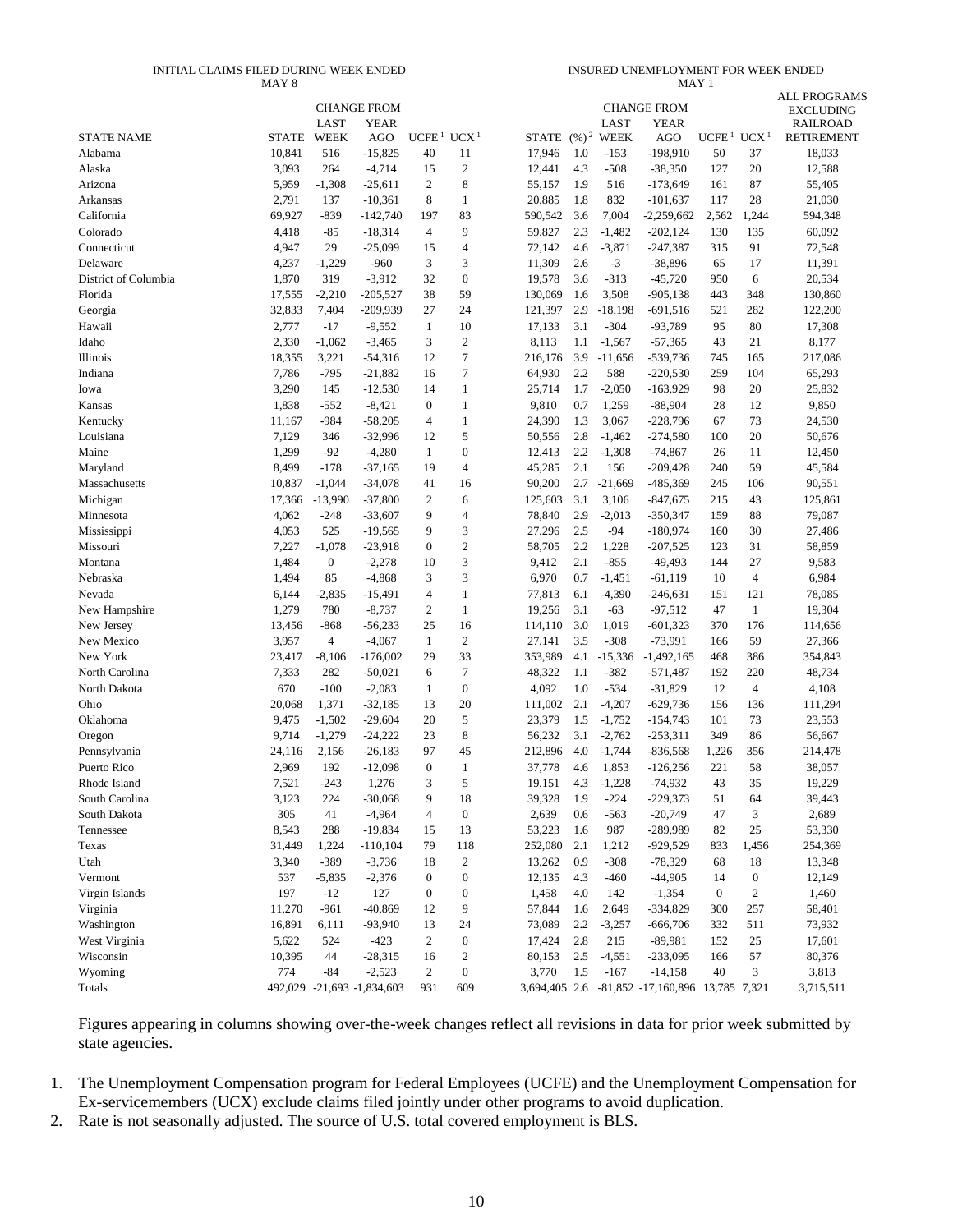### STATES WITH AN INCREASE OF MORE THAN 1,000

| <b>State</b><br><b>GA</b> | <b>Change</b><br>$+7,404$ | <b>State Supplied Comment</b><br>No comment.                                                                                                                |
|---------------------------|---------------------------|-------------------------------------------------------------------------------------------------------------------------------------------------------------|
| <b>WA</b>                 | $+6,111$                  | Layoffs in the construction, manufacturing, wholesale trade, retail trade, insurance,                                                                       |
|                           |                           | professional and scientific and technical services, administrative and support and waste                                                                    |
|                           |                           | management and remediation services, educational services, health care and social assistance,                                                               |
|                           |                           | and accommodation and food services industries.                                                                                                             |
| $\mathbb{L}$              | $+3.221$                  | Layoffs in the other services, manufacturing, and wholesale trade industries.                                                                               |
| <b>PA</b>                 | $+2.156$                  | Layoffs in the construction, administrative and support and waste management and remediation<br>services, and health care and social assistance industries. |
| <b>OH</b>                 | $+1.371$                  | No comment.                                                                                                                                                 |
| TX <sup>1</sup>           | $+1,224$                  | No comment.                                                                                                                                                 |

### STATES WITH A DECREASE OF MORE THAN 1,000

| <b>State</b> | <b>Change</b> | <b>State Supplied Comment</b>                                                                    |
|--------------|---------------|--------------------------------------------------------------------------------------------------|
| MI           | $-13,990$     | Fewer layoffs in the automobile industry.                                                        |
| <b>NY</b>    | $-8.106$      | Fewer layoffs in the professional, scientific, and technical services, educational services, and |
|              |               | retail trade industries.                                                                         |
| <b>VT</b>    | $-5.835$      | No comment.                                                                                      |
| <b>NV</b>    | $-2.835$      | No comment.                                                                                      |
| FL           | $-2.210$      | No comment.                                                                                      |
| OK.          | $-1,502$      | No comment.                                                                                      |
| AZ           | $-1.308$      | No comment.                                                                                      |
| <b>OR</b>    | $-1,279$      | No comment.                                                                                      |
| DE           | $-1.229$      | No comment.                                                                                      |
| <b>MO</b>    | $-1,078$      | No comment.                                                                                      |
| ID           | $-1,062$      | Fewer layoffs in the transportation and warehousing, accommodation and food services, and        |
|              |               | administrative and support and waste management and remediation services industries.             |
| MA           | $-1.044$      | No comment.                                                                                      |